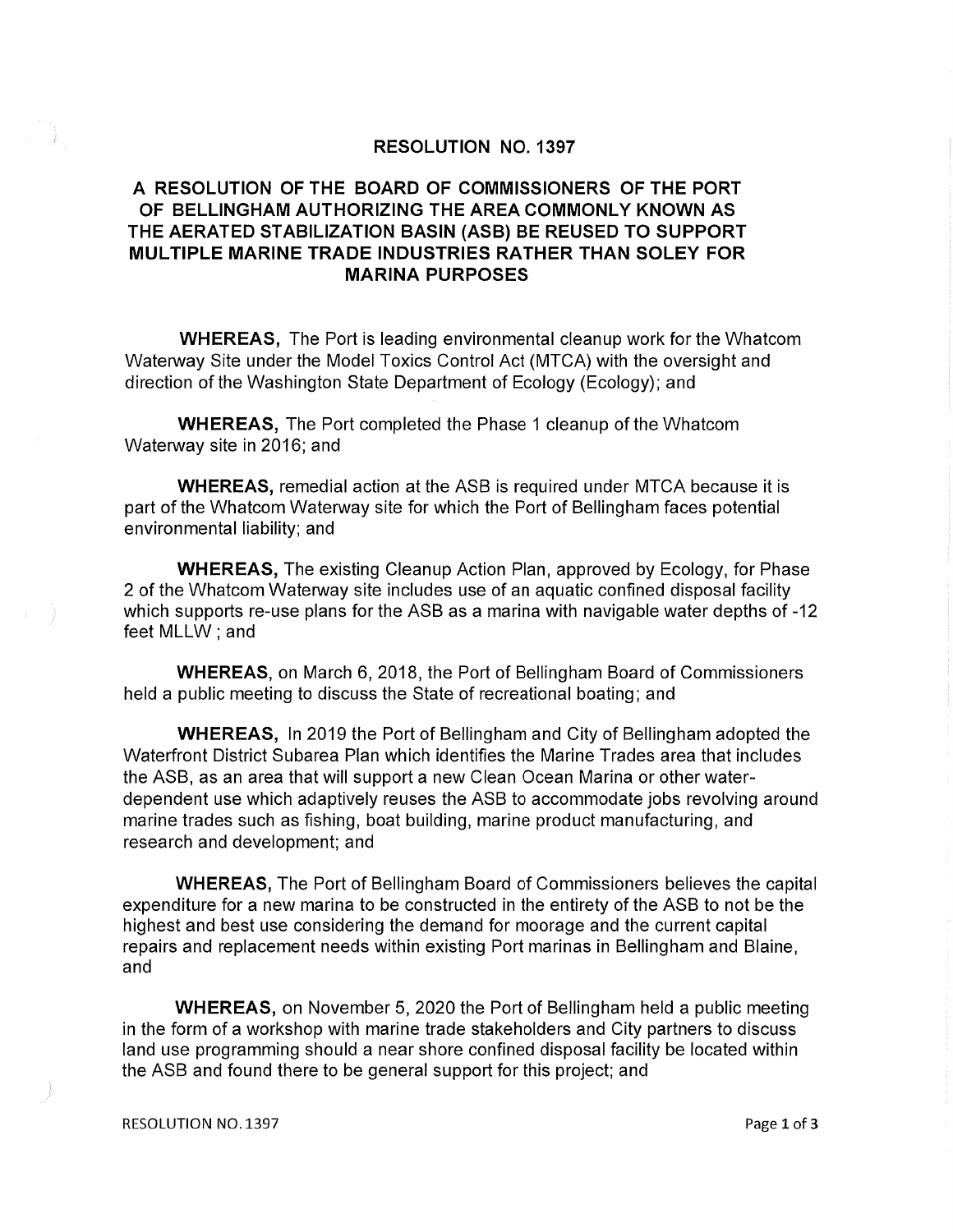WHEREAS, on February 18, 2021 the Port of Bellingham Board of Commissioners held a public meeting to discuss land use programming at the ASB; and

WHEREAS, on October 6, 2021 the Port of Bellingham held a meeting in the form of an open house for the general public to discuss the expansion of the marine trades and a revised land use programming concept for the ASB area; and

WHEREAS, the Port Commission believes the ASB should partially be reused as a nearshore confined disposal facility to provide 12-14 acres of usable upland fronting a similar acreage of navigable marine waters with a working depth of about -25 feet. MLLWfor supporting multiple marine trade industries; and

WHEREAS, design for Phase 2 of the Whatcom Waterway MTCA site, including the ASB is getting underway; and

WHEREAS, the Port's role, as a steward of the marine waterfront, is to provide economically sustainable and environmentally responsible access to the waterfront and water related activities.

NOW THEREFORE, BE IT RESOLVED by the Board of Commissioners of the Port of Bellingham, as follows:

- 1. The Executive Director is authorized and directed to take all steps deemed necessary to:
	- A. Amend the Port of Bellingham's Comprehensive Scheme of Harbor Improvements for the Waterfront District Planning Area known as the Marine Trades Area, which includes the ASB area, for the purpose of supporting expansion of marine trade industries rather than solely for use as a Marina by creating up to 12-14 acres of usable upland fronting a similar acreage of navigable marine waters with a working depth of approximately -25 feet MLLW; and
	- B. Amend the Whatcom Waterway, Phase 2 Cleanup Action Plan to include a portion of the ASB being reused for a nearshore confined disposal facility.
- 2. This resolution supersedes Port of Bellingham Resolution 1194.